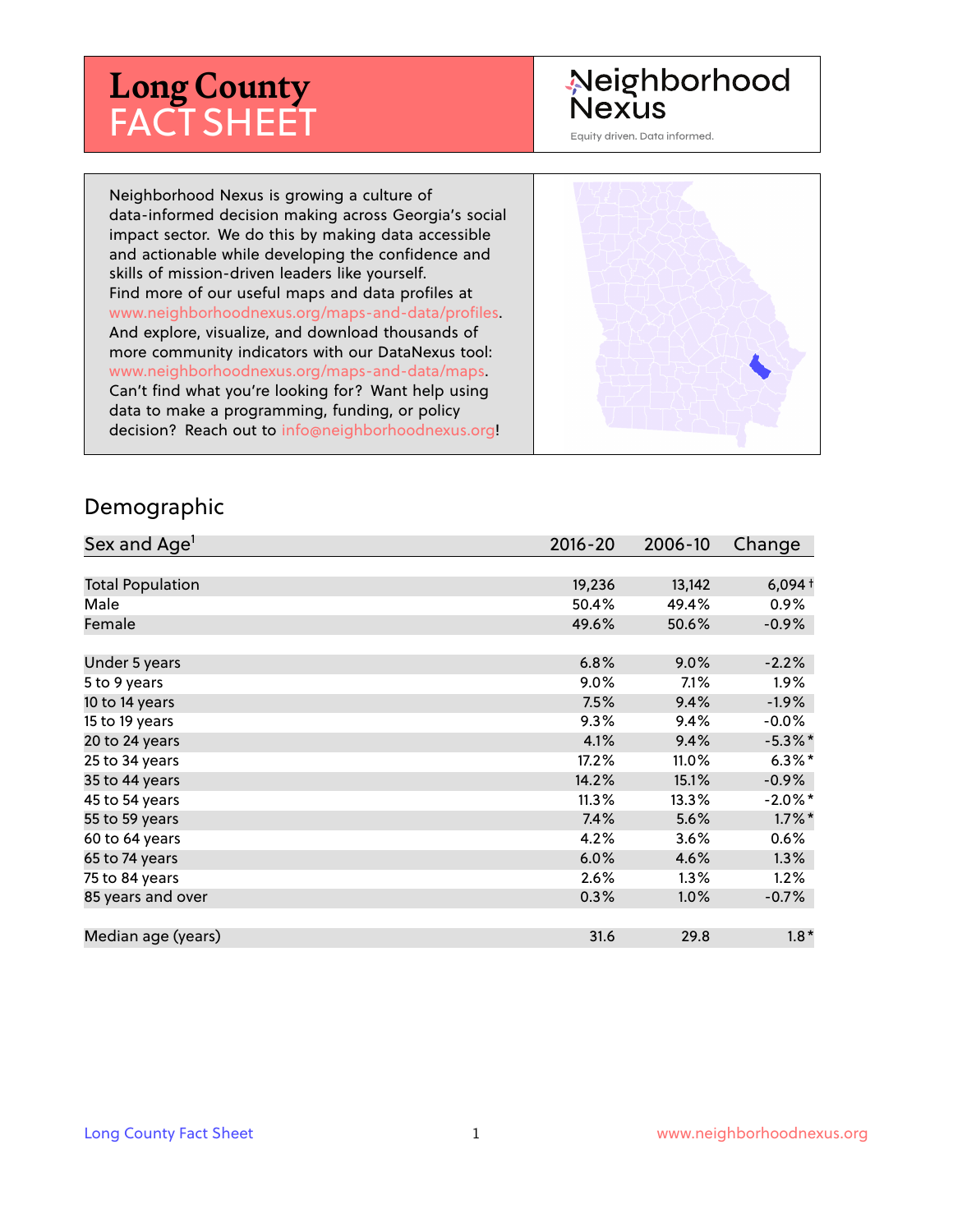# Demographic, continued...

| Race <sup>2</sup>                                   | $2016 - 20$ | 2006-10 | Change     |
|-----------------------------------------------------|-------------|---------|------------|
| <b>Total population</b>                             | 19,236      | 13,142  | $6,094+$   |
| One race                                            | 93.6%       | 98.3%   | $-4.7\%$ * |
| White                                               | 61.1%       | 67.6%   | $-6.5%$ *  |
| <b>Black or African American</b>                    | 25.1%       | 26.5%   | $-1.3%$    |
| American Indian and Alaska Native                   | 0.2%        | 0.3%    | $-0.1%$    |
| Asian                                               | 0.7%        | $0.0\%$ | 0.7%       |
| Native Hawaiian and Other Pacific Islander          | 0.3%        | 0.0%    | 0.3%       |
| Some other race                                     | 6.2%        | 4.0%    | 2.2%       |
| Two or more races                                   | 6.4%        | 1.7%    | 4.7%*      |
| Race alone or in combination with other race(s) $3$ | $2016 - 20$ | 2006-10 | Change     |
| Total population                                    | 19,236      | 13,142  | $6,094+$   |
| White                                               | 66.2%       | 68.9%   | $-2.7%$    |
| <b>Black or African American</b>                    | 28.1%       | 28.1%   | 0.0%       |
| American Indian and Alaska Native                   | 1.4%        | 0.7%    | 0.7%       |
| Asian                                               | 2.9%        | 0.0%    | $2.9\%$ *  |
| Native Hawaiian and Other Pacific Islander          | 0.7%        | 0.0%    | 0.7%       |
| Some other race                                     | 7.4%        | 4.0%    | $3.4\%$ *  |
| Hispanic or Latino and Race <sup>4</sup>            | $2016 - 20$ | 2006-10 | Change     |
| <b>Total population</b>                             | 19,236      | 13,142  | $6,094+$   |
| Hispanic or Latino (of any race)                    | 11.4%       | 11.4%   | $-0.0%$ +  |
| Not Hispanic or Latino                              | 88.6%       | 88.6%   | $0.0\%$ +  |
| White alone                                         | 56.8%       | 60.1%   | $-3.3\%$ * |
| Black or African American alone                     | 24.9%       | 26.4%   | $-1.5%$    |
| American Indian and Alaska Native alone             | 0.2%        | 0.3%    | $-0.1%$    |
| Asian alone                                         | 0.7%        | 0.0%    | 0.7%       |
| Native Hawaiian and Other Pacific Islander alone    | 0.3%        | 0.0%    | 0.3%       |
| Some other race alone                               | 0.6%        | 0.1%    | $0.5%$ *   |
| Two or more races                                   | 5.1%        | 1.7%    | $3.4\%$ *  |
| U.S. Citizenship Status <sup>5</sup>                | $2016 - 20$ | 2006-10 | Change     |
| Foreign-born population                             | 716         | 556     | 160        |
| Naturalized U.S. citizen                            | 34.4%       | 23.4%   | 11.0%      |
| Not a U.S. citizen                                  | 65.6%       | 76.6%   | $-11.0%$   |
| Citizen, Voting Age Population <sup>6</sup>         | $2016 - 20$ | 2006-10 | Change     |
|                                                     |             |         |            |
| Citizen, 18 and over population                     | 13,465      | 8,809   | 4,656*     |
| Male                                                | 50.4%       | 48.3%   | $2.1\%$ *  |
| Female                                              | 49.6%       | 51.7%   | $-2.1\%$ * |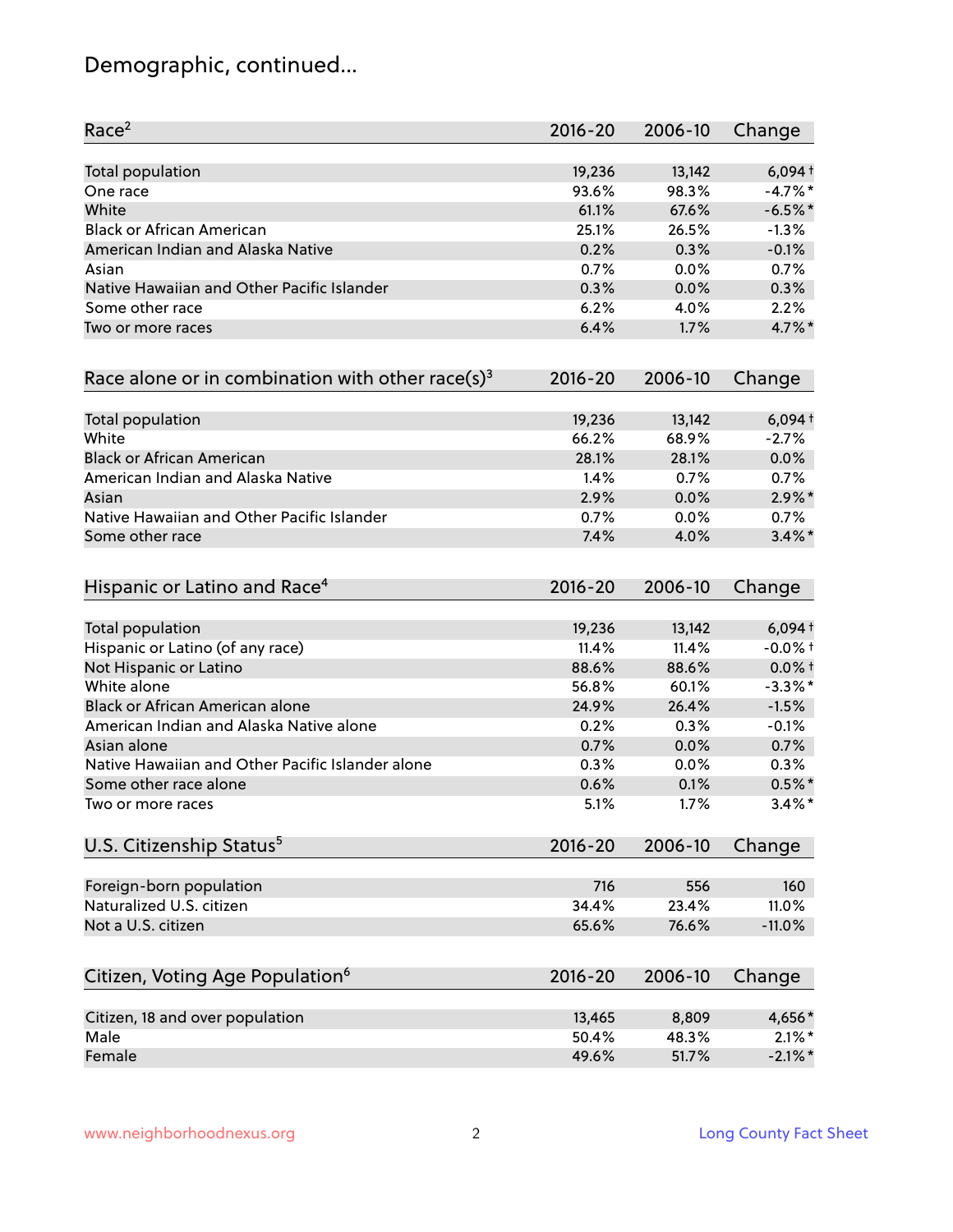#### Economic

| Income <sup>7</sup>                                 | $2016 - 20$ | 2006-10 | Change             |
|-----------------------------------------------------|-------------|---------|--------------------|
|                                                     |             |         |                    |
| All households                                      | 6,006       | 4,553   | $1,453*$           |
| Less than \$10,000                                  | 6.6%        | 12.1%   | $-5.5%$            |
| \$10,000 to \$14,999                                | 6.3%        | 6.4%    | $-0.1%$            |
| \$15,000 to \$24,999                                | 12.7%       | 11.4%   | 1.3%               |
| \$25,000 to \$34,999                                | 8.5%        | 15.9%   | $-7.3\%$ *         |
| \$35,000 to \$49,999                                | 14.8%       | 17.2%   | $-2.4%$            |
| \$50,000 to \$74,999                                | 18.0%       | 25.2%   | $-7.2%$            |
| \$75,000 to \$99,999                                | 13.5%       | 8.6%    | 4.9%               |
| \$100,000 to \$149,999                              | 14.5%       | 2.2%    | 12.3%*             |
| \$150,000 to \$199,999                              | 2.7%        | $1.0\%$ | $1.7\%$ *          |
| \$200,000 or more                                   | 2.4%        | 0.0%    | 2.4%               |
| Median household income (dollars)                   | 52,099      | 41,186  | 10,913*            |
| Mean household income (dollars)                     | 63,543      | 42,803  | 20,741*            |
| With earnings                                       | 77.1%       | 82.6%   | $-5.5%$            |
| Mean earnings (dollars)                             | 59,782      | 43,159  | 16,623*            |
| <b>With Social Security</b>                         | 24.2%       | 24.4%   | $-0.3%$            |
| Mean Social Security income (dollars)               | 17,335      | 12,346  | 4,989*             |
| With retirement income                              | 25.6%       | 15.0%   | 10.6%*             |
| Mean retirement income (dollars)                    | 25,750      | 16,468  | $9,283*$           |
| With Supplemental Security Income                   | 7.7%        | 4.1%    | 3.6%               |
| Mean Supplemental Security Income (dollars)         | 8,844       | 3,397   | $5,447*$           |
| With cash public assistance income                  | 0.2%        | 0.0%    | 0.2%               |
| Mean cash public assistance income (dollars)        | 4,450       | (X)     | $(X)$ <sup>+</sup> |
| With Food Stamp/SNAP benefits in the past 12 months | 15.5%       | 17.4%   | $-1.9%$            |
|                                                     |             |         |                    |
| Families                                            | 4,182       | 3,176   | $1,006*$           |
| Less than \$10,000                                  | 5.2%        | 5.7%    | $-0.5%$            |
| \$10,000 to \$14,999                                | 3.8%        | 5.4%    | $-1.6%$            |
| \$15,000 to \$24,999                                | 11.0%       | 9.3%    | 1.8%               |
| \$25,000 to \$34,999                                | 6.7%        | 15.4%   | $-8.7\%$ *         |
| \$35,000 to \$49,999                                | 14.7%       | 20.4%   | $-5.7%$            |
| \$50,000 to \$74,999                                | 19.8%       | 30.3%   | $-10.5%$ *         |
| \$75,000 to \$99,999                                | 17.3%       | 9.6%    | $7.7\%$ *          |
| \$100,000 to \$149,999                              | 15.6%       | 2.5%    | 13.1%*             |
| \$150,000 to \$199,999                              | 2.3%        | 1.4%    | $0.9\%$            |
| \$200,000 or more                                   | 3.4%        | 0.0%    | 3.4%               |
| Median family income (dollars)                      | 58,555      | 46,654  | 11,901*            |
| Mean family income (dollars)                        | 70,827      | 48,199  | 22,629*            |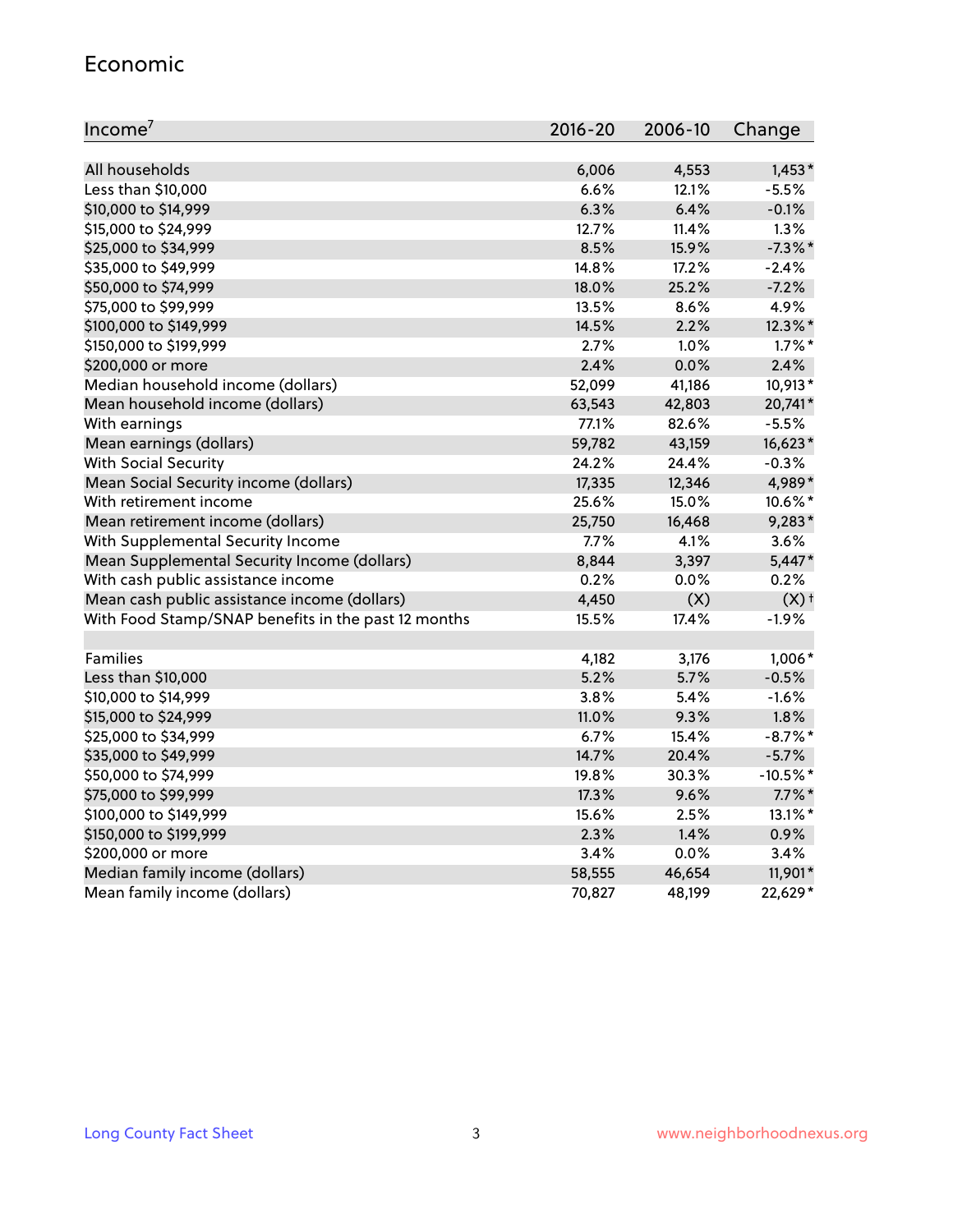### Economic, continued...

| Income, continued <sup>8</sup>                                        | $2016 - 20$ | 2006-10 | Change             |
|-----------------------------------------------------------------------|-------------|---------|--------------------|
|                                                                       |             |         |                    |
| Nonfamily households                                                  | 1,824       | 1,377   | 447*               |
| Median nonfamily income (dollars)                                     | 26,429      | 21,414  | 5,015              |
| Mean nonfamily income (dollars)                                       | 41,527      | 29,368  | 12,159*            |
| Median earnings for workers (dollars)                                 | 30,950      | 21,981  | 8,969*             |
| Median earnings for male full-time, year-round workers<br>(dollars)   | 42,482      | 30,921  | 11,561*            |
| Median earnings for female full-time, year-round workers<br>(dollars) | 32,395      | 25,675  | 6,720              |
| Per capita income (dollars)                                           | 22,553      | 15,068  | 7,485*             |
| Families and People Below Poverty Level <sup>9</sup>                  | $2016 - 20$ | 2006-10 | Change             |
|                                                                       |             |         |                    |
| <b>All families</b>                                                   | 11.6%       | 11.6%   | 0.0%               |
| With related children under 18 years                                  | 13.3%       | 14.9%   | $-1.7%$            |
| With related children under 5 years only                              | 0.0%        | 17.4%   | $-17.4%$           |
| Married couple families                                               | 3.8%        | 4.3%    | $-0.4%$            |
| With related children under 18 years                                  | 2.5%        | 1.9%    | 0.6%               |
| With related children under 5 years only                              | 0.0%        | 5.0%    | $-5.0%$            |
| Families with female householder, no husband present                  | 40.0%       | 39.6%   | 0.5%               |
| With related children under 18 years                                  | 46.0%       | 38.7%   | 7.3%               |
| With related children under 5 years only                              | 0.0%        | 39.2%   | $-39.2%$           |
| All people                                                            | 20.8%       | 15.8%   | 4.9%               |
| Under 18 years                                                        | 25.5%       | 20.6%   | 4.9%               |
| Related children under 18 years                                       | 24.2%       | 19.5%   | 4.7%               |
| Related children under 5 years                                        | 20.3%       | 14.4%   | 5.9%               |
| Related children 5 to 17 years                                        | 25.5%       | 21.8%   | 3.7%               |
| 18 years and over                                                     | 19.0%       | 13.8%   | 5.2%               |
| 18 to 64 years                                                        | 19.8%       | 13.1%   | $6.7\%$ *          |
| 65 years and over                                                     | 13.1%       | 20.0%   | $-7.0%$            |
| People in families                                                    | 17.3%       | 12.7%   | 4.6%               |
| Unrelated individuals 15 years and over                               | 35.2%       | 32.4%   | 2.9%               |
|                                                                       |             |         |                    |
| Non-Hispanic white people                                             | 21.8%       | 12.5%   | $9.3\%$ *          |
| Black or African-American people                                      | 11.4%       | 22.8%   | $-11.4%$           |
| Asian people                                                          | 43.4%       | (X)     | $(X)$ <sup>+</sup> |
| Hispanic or Latino people                                             | 32.5%       | 14.6%   | 17.9%              |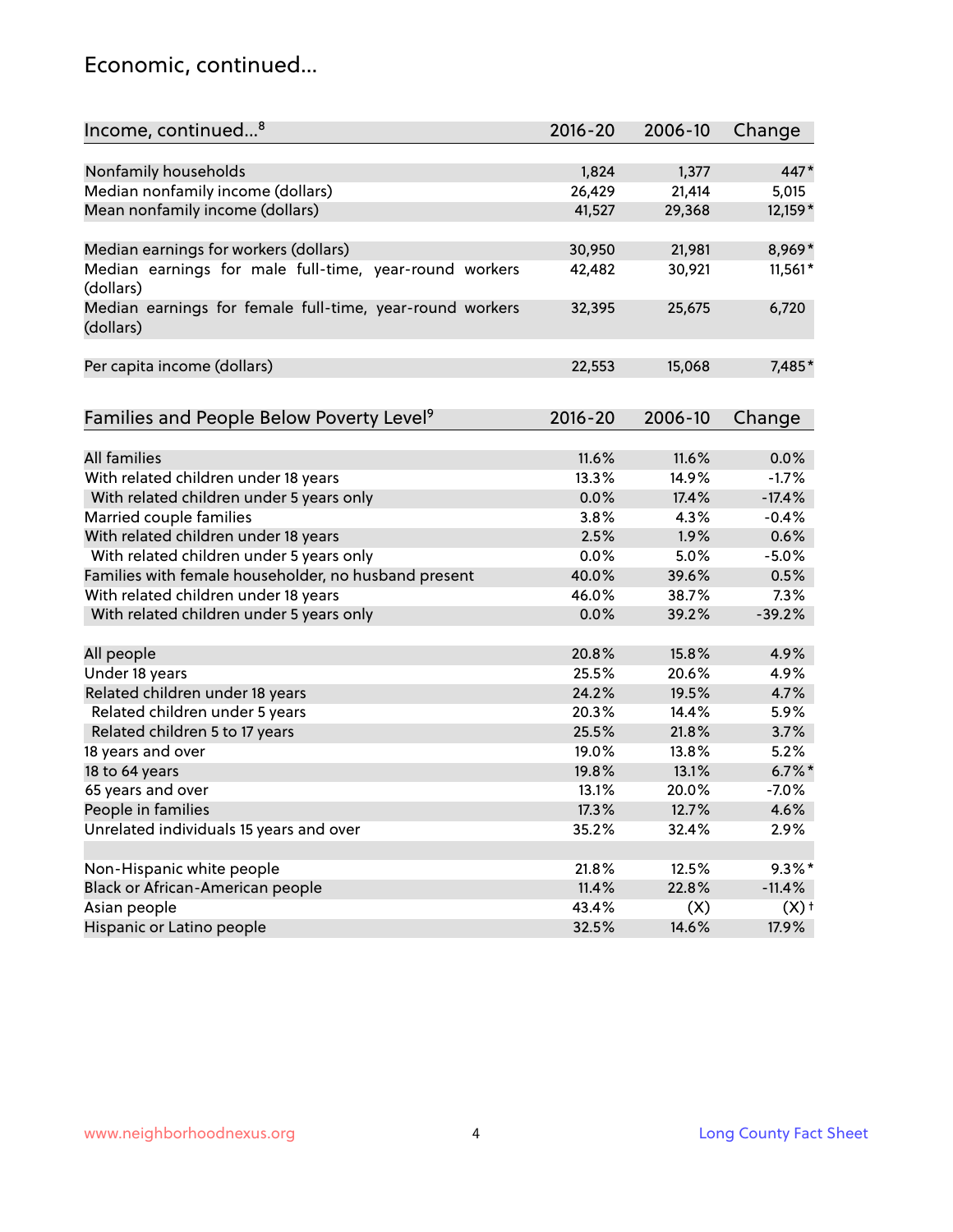# Employment

| Employment Status <sup>10</sup>                                                                          | 2010          | 2020          | Change           |
|----------------------------------------------------------------------------------------------------------|---------------|---------------|------------------|
| In Labor Force                                                                                           | 8,139         | 6,231         | 6,231            |
| <b>Unemployment Rate</b>                                                                                 | 4.4%          | 8.4%          | $-4.0%$          |
| Industry <sup>11</sup>                                                                                   | $2016 - 20$   | 2006-10       | Change           |
|                                                                                                          |               |               |                  |
| Civilian employed population 16 years and over<br>Agriculture, forestry, fishing and hunting, and mining | 6,780<br>1.4% | 5,340<br>0.1% | $1,440*$<br>1.3% |
| Construction                                                                                             | 12.2%         | 13.4%         | $-1.3%$          |
| Manufacturing                                                                                            | 5.2%          | 11.9%         | $-6.8\%$ *       |
| Wholesale trade                                                                                          | 2.7%          | 1.2%          | $1.5\%$ *        |
| Retail trade                                                                                             | 14.3%         | 9.2%          | $5.1\%$ *        |
| Transportation and warehousing, and utilities                                                            | 6.8%          | 6.6%          | 0.2%             |
| Information                                                                                              | 0.5%          | 4.1%          | $-3.6%$          |
| Finance and insurance, and real estate and rental and leasing                                            | 3.6%          | 1.5%          | $2.1\%$ *        |
| Professional, scientific, and management, and administrative<br>and waste management services            | 12.0%         | 6.0%          | $6.0\%$ *        |
| Educational services, and health care and social assistance                                              | 17.8%         | 17.8%         | 0.0%             |
| Arts, entertainment, and recreation, and accommodation and<br>food services                              | 10.1%         | 7.9%          | 2.2%             |
| Other services, except public administration                                                             | 5.4%          | 7.8%          | $-2.4%$          |
| Public administration                                                                                    | 8.1%          | 12.4%         | $-4.4%$          |
| Occupation <sup>12</sup>                                                                                 | $2016 - 20$   | 2006-10       | Change           |
|                                                                                                          |               |               |                  |
| Civilian employed population 16 years and over                                                           | 6,780         | 5,340         | $1,440*$         |
| Management, business, science, and arts occupations                                                      | 26.4%         | 19.3%         | $7.0\%$ *        |
| Service occupations                                                                                      | 20.8%         | 15.8%         | 5.0%             |
| Sales and office occupations                                                                             | 16.8%         | 21.1%         | $-4.3%$          |
| Natural<br>construction,<br>and<br>maintenance<br>resources,<br>occupations                              | 18.5%         | 24.9%         | $-6.4\%$ *       |
| Production, transportation, and material moving occupations                                              | 17.6%         | 18.9%         | $-1.3%$          |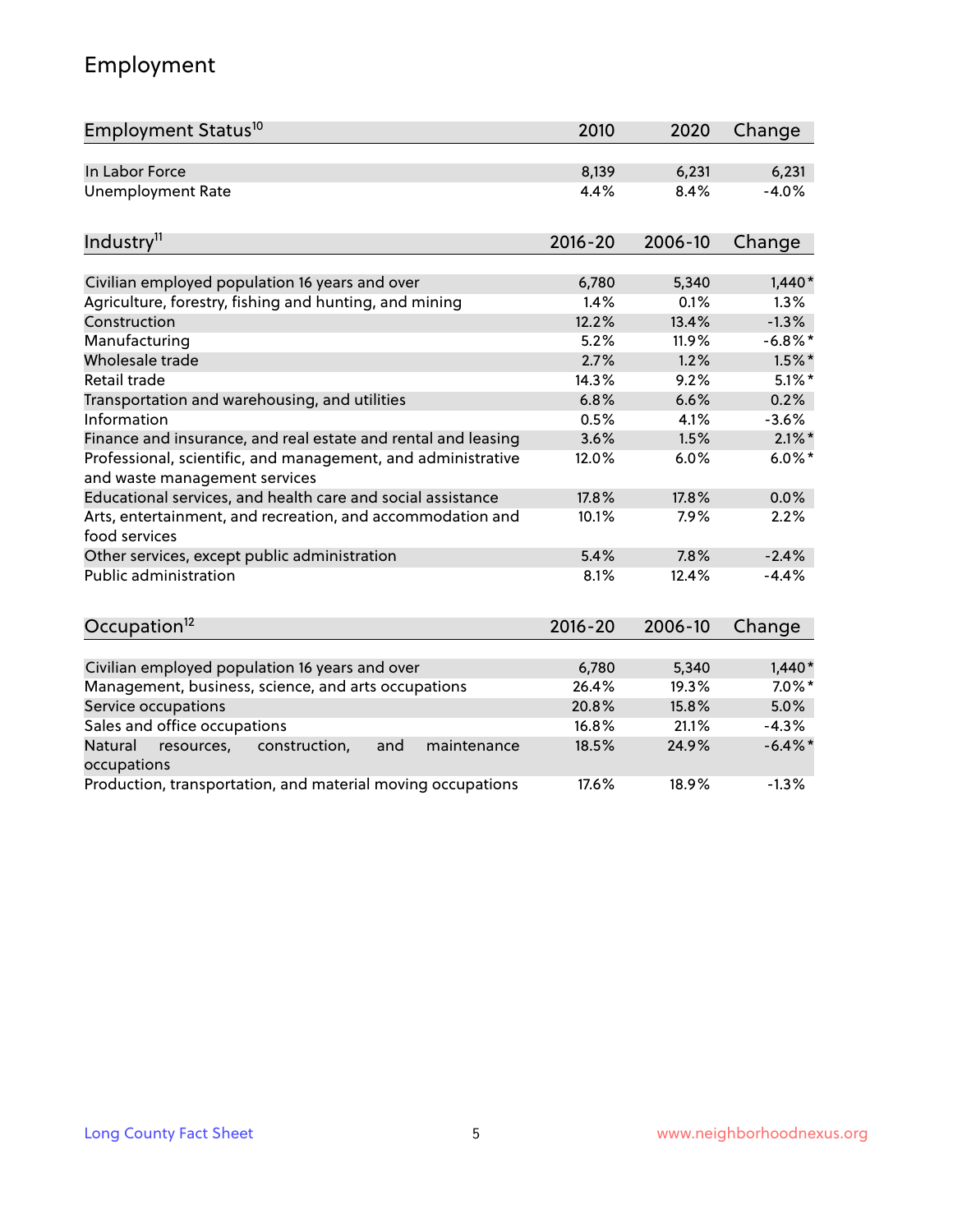# Employment, continued...

| Class of Worker <sup>13</sup>                          | $2016 - 20$ | 2006-10      | Change         |
|--------------------------------------------------------|-------------|--------------|----------------|
| Civilian employed population 16 years and over         | 6,780       | 5,340        | $1,440*$       |
| Private wage and salary workers                        | 71.0%       | 67.5%        | 3.5%           |
| Government workers                                     | 20.2%       | 28.1%        | $-7.9%$ *      |
| Self-employed in own not incorporated business workers | 8.8%        | 4.5%         | 4.3%*          |
| <b>Unpaid family workers</b>                           | 0.0%        | 0.0%         | 0.0%           |
| Job Flows <sup>14</sup>                                | 2019        | 2010         | Change         |
|                                                        |             |              |                |
| Total Jobs in county                                   | 987         | 865<br>54.0% | 122<br>$-5.6%$ |
| Held by residents of county                            | 48.4%       |              |                |
| Held by non-residents of county                        | 51.6%       | 46.0%        | 5.6%           |
| Jobs by Industry Sector <sup>15</sup>                  | 2019        | 2010         | Change         |
| Total Jobs in county                                   | 987         | 865          | 122            |
| <b>Goods Producing sectors</b>                         | 9.7%        | 5.9%         | 3.8%           |
| Trade, Transportation, and Utilities sectors           | 9.3%        | 8.0%         | 1.3%           |
| All Other Services sectors                             | 81.0%       | 86.1%        | $-5.2%$        |
|                                                        |             |              |                |
| Total Jobs in county held by county residents          | 478         | 467          | 11             |
| <b>Goods Producing sectors</b>                         | 7.1%        | 5.6%         | 1.5%           |
| Trade, Transportation, and Utilities sectors           | 4.8%        | 4.9%         | $-0.1%$        |
| All Other Services sectors                             | 88.1%       | 89.5%        | $-1.4%$        |
| Jobs by Earnings <sup>16</sup>                         | 2019        | 2010         | Change         |
| Total Jobs in county                                   | 987         | 865          | 122            |
| Jobs with earnings \$1250/month or less                | 31.2%       | 38.2%        | $-6.9%$        |
| Jobs with earnings \$1251/month to \$3333/month        | 40.6%       | 39.1%        | 1.6%           |
|                                                        | 28.2%       |              |                |
| Jobs with earnings greater than \$3333/month           |             | 22.8%        | 5.4%           |
| Total Jobs in county held by county residents          | 478         | 467          | 11             |
| Jobs with earnings \$1250/month or less                | 37.9%       | 45.0%        | $-7.1%$        |
| Jobs with earnings \$1251/month to \$3333/month        | 38.5%       | 35.5%        | 2.9%           |
| Jobs with earnings greater than \$3333/month           | 23.6%       | 19.5%        | 4.2%           |
| Jobs by Age of Worker <sup>17</sup>                    | 2019        | 2010         | Change         |
|                                                        |             |              |                |
| Total Jobs in county                                   | 987         | 865          | 122            |
| Jobs with workers age 29 or younger                    | 17.9%       | 21.4%        | $-3.5%$        |
| Jobs with workers age 30 to 54                         | 59.5%       | 58.0%        | 1.4%           |
| Jobs with workers age 55 or older                      | 22.6%       | 20.6%        | 2.0%           |
|                                                        |             |              |                |
| Total Jobs in county held by county residents          | 478         | 467          | 11             |
| Jobs with workers age 29 or younger                    | 16.1%       | 19.1%        | $-2.9%$        |
| Jobs with workers age 30 to 54                         | 58.8%       | 54.2%        | 4.6%           |
| Jobs with workers age 55 or older                      | 25.1%       | 26.8%        | $-1.7%$        |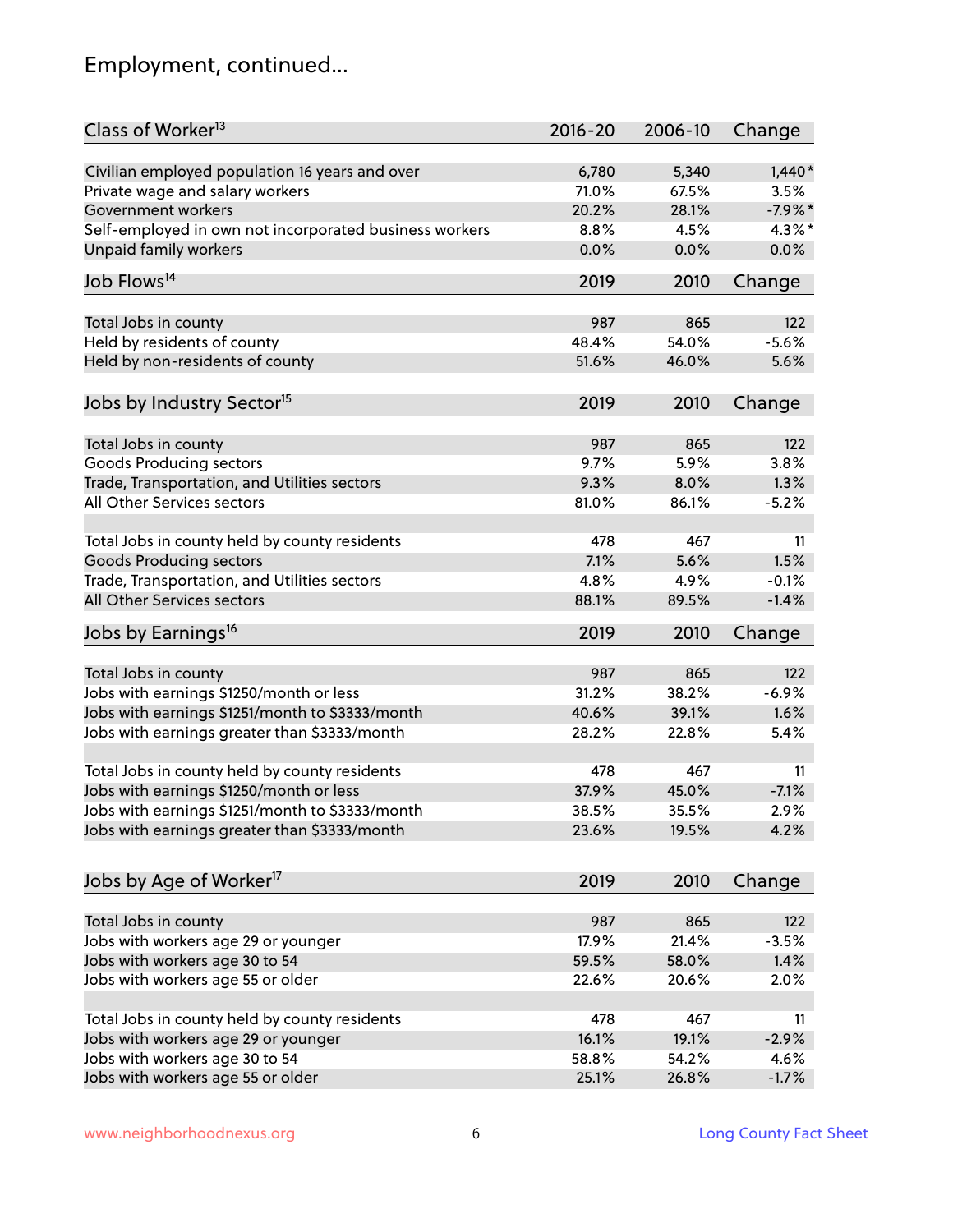#### Education

| Early Learning <sup>18</sup>                        |               |               | 2022            |
|-----------------------------------------------------|---------------|---------------|-----------------|
| Licensed Capacity of Early Learning Centers         |               |               | 232             |
| Licenced capacity per 1,000 children ages 0-4       |               |               | 157.9           |
| School Enrollment <sup>19</sup>                     | 2022          | 2010          | Change          |
|                                                     |               |               |                 |
| <b>Enrolled in Public School</b>                    | 4,099         | 2,639         | 1,460           |
| White                                               | 45.9%         | 52.3%         | $-6.3%$         |
| <b>Black or African-American</b><br>Asian           | 25.8%<br>0.5% | 27.4%<br>0.0% | $-1.6%$<br>0.5% |
|                                                     |               |               | 0.3%            |
| Native American<br>Pacific Islander                 | 0.3%          | 0.0%          |                 |
| <b>Biracial or Multi-Racial</b>                     | 0.6%<br>9.5%  | 0.0%<br>14.4% | 0.0%<br>$-5.0%$ |
|                                                     |               | 4.5%          |                 |
| Hispanic or Latino                                  | 17.4%         |               | 12.9%           |
| Georgia Milestones: 3rd Grade Reading <sup>20</sup> |               |               | 2019            |
| Number of Students Tested                           |               |               |                 |
|                                                     |               |               | 290             |
| Proficient or Distinguished                         |               |               | 39.0%           |
| Georgia Milestones: 8th Grade Math <sup>21</sup>    |               |               | 2019            |
| <b>Number of Students Tested</b>                    |               |               | 270             |
| Proficient or Distinguished                         |               |               | 48.1%           |
| Graduation Rates <sup>22</sup>                      | 2021          | 2012          | Change          |
|                                                     |               |               |                 |
| Cohort                                              | 235           | 143           | 92              |
| <b>High School Graduation Rate</b>                  | 95.3%         | 69.9%         | 25.4%           |
| Educational Attainment <sup>23</sup>                | $2016 - 20$   | 2006-10       | Change          |
| Population 25 years and over                        | 12,150        | 7,311         | 4,839*          |
| Less than 9th grade                                 | 2.3%          | 4.2%          | $-1.9%$         |
| 9th to 12th grade, no diploma                       | 11.7%         | 17.1%         | $-5.4\%$ *      |
| High school graduate (includes equivalency)         | 41.1%         | 40.0%         | 1.1%            |
| Some college, no degree                             | 23.5%         | 25.6%         | $-2.0%$         |
| Associate's degree                                  | 6.7%          | 4.0%          | $2.7\%$ *       |
| Bachelor's degree                                   | 8.4%          | 7.6%          |                 |
|                                                     |               |               | $0.8\%$         |
| Graduate or professional degree                     | 6.3%          | 1.5%          | 4.8%*           |
| Percent high school graduate or higher              | 86.0%         | 78.7%         | 7.3%            |
| Percent bachelor's degree or higher                 | 14.7%         | 9.1%          | $5.6\%$ *       |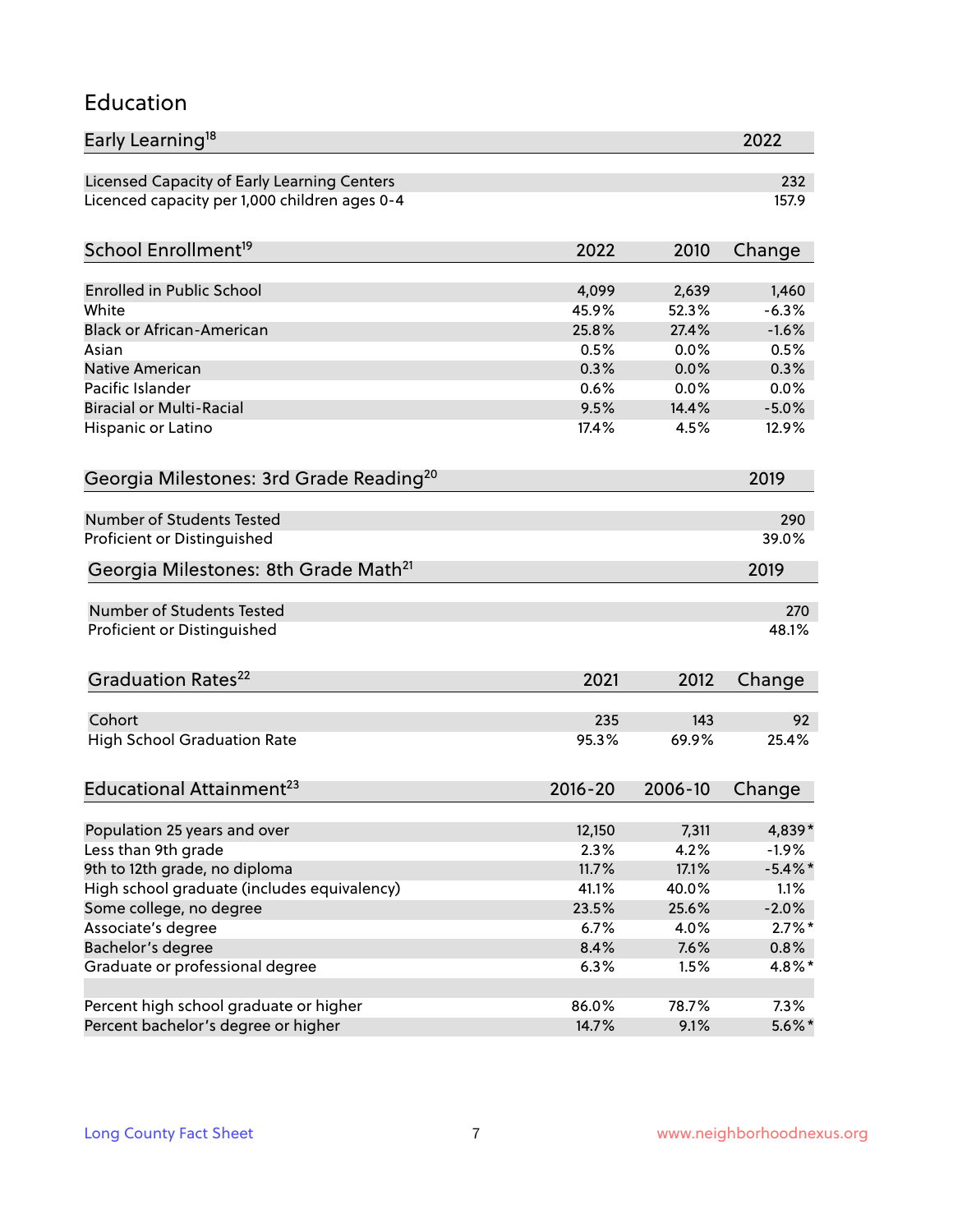### Housing

| Households by Type <sup>24</sup>                     | 2016-20     | 2006-10 | Change     |
|------------------------------------------------------|-------------|---------|------------|
|                                                      |             |         |            |
| <b>Total households</b>                              | 6,006       | 4,553   | $1,453*$   |
| Family households (families)                         | 69.6%       | 69.8%   | $-0.1%$    |
| With own children under 18 years                     | 37.2%       | 36.1%   | 1.2%       |
| Married-couple family                                | 47.7%       | 47.1%   | 0.6%       |
| With own children of the householder under 18 years  | 22.8%       | 20.3%   | 2.5%       |
| Male householder, no wife present, family            | 7.8%        | 7.4%    | 0.5%       |
| With own children of the householder under 18 years  | 5.2%        | 2.7%    | 2.5%       |
| Female householder, no husband present, family       | 14.1%       | 15.3%   | $-1.2%$    |
| With own children of the householder under 18 years  | 9.3%        | 13.2%   | $-3.8%$    |
| Nonfamily households                                 | 30.4%       | 30.2%   | 0.1%       |
| Householder living alone                             | 25.6%       | 25.4%   | 0.2%       |
| 65 years and over                                    | 5.7%        | 7.8%    | $-2.1%$    |
|                                                      |             |         |            |
| Households with one or more people under 18 years    | 40.8%       | 40.9%   | $-0.2%$    |
| Households with one or more people 65 years and over | 16.8%       | 17.5%   | $-0.6%$    |
|                                                      |             |         |            |
| Average household size                               | 3.18        | 2.83    | $0.35*$    |
| Average family size                                  | 3.65        | 3.37    | 0.28       |
|                                                      |             |         |            |
| Housing Occupancy <sup>25</sup>                      | $2016 - 20$ | 2006-10 | Change     |
|                                                      |             |         |            |
| Total housing units                                  | 7,040       | 5,544   | 1,496*     |
| Occupied housing units                               | 85.3%       | 82.1%   | 3.2%       |
| Vacant housing units                                 | 14.7%       | 17.9%   | $-3.2%$    |
|                                                      |             |         |            |
| Homeowner vacancy rate                               | 0.8         | 0.2     | $0.6*$     |
| Rental vacancy rate                                  | 2.1         | 9.6     | $-7.5$     |
|                                                      |             |         |            |
| Units in Structure <sup>26</sup>                     | 2016-20     | 2006-10 |            |
|                                                      |             |         | Change     |
| Total housing units                                  | 7,040       | 5,544   | 1,496*     |
| 1-unit, detached                                     | 51.8%       | 38.4%   | 13.4%*     |
| 1-unit, attached                                     | 0.3%        | 0.1%    | $0.2\% *$  |
| 2 units                                              | 0.4%        | 0.2%    | 0.2%       |
| 3 or 4 units                                         | 0.1%        | 1.1%    | $-1.0%$    |
| 5 to 9 units                                         | 3.2%        | 0.8%    | $2.4\%$ *  |
| 10 to 19 units                                       | 0.6%        | 0.2%    | 0.4%       |
|                                                      | 0.6%        | 0.0%    | 0.6%       |
| 20 or more units                                     |             |         |            |
| Mobile home                                          | 42.9%       | 59.4%   | $-16.5%$ * |
| Boat, RV, van, etc.                                  | 0.1%        | $0.0\%$ | 0.1%       |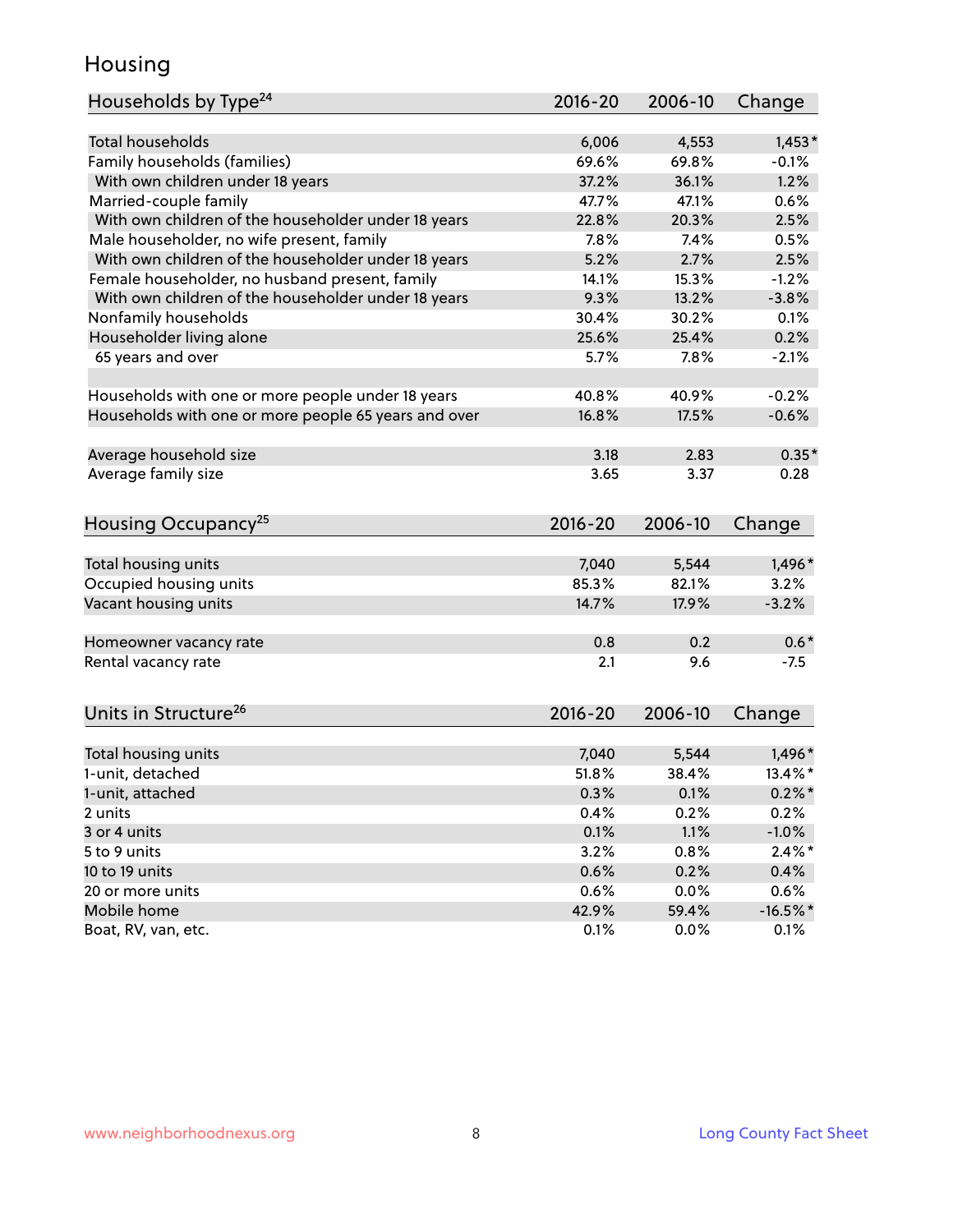# Housing, Continued...

| Year Structure Built <sup>27</sup>             | 2016-20     | 2006-10 | Change      |
|------------------------------------------------|-------------|---------|-------------|
| Total housing units                            | 7,040       | 5,544   | 1,496*      |
| Built 2014 or later                            | 7.6%        | (X)     | (X)         |
| Built 2010 to 2013                             | 10.7%       | (X)     | (X)         |
| Built 2000 to 2009                             | 18.4%       | 14.6%   | 3.7%        |
| Built 1990 to 1999                             | 21.1%       | 38.9%   | $-17.8\%$ * |
| Built 1980 to 1989                             | 17.3%       | 20.4%   | $-3.1%$     |
| Built 1970 to 1979                             | 7.9%        | 10.4%   | $-2.6%$     |
| Built 1960 to 1969                             | 5.0%        | 4.4%    | 0.6%        |
| Built 1950 to 1959                             | 4.3%        | 4.2%    | 0.1%        |
| Built 1940 to 1949                             | 4.4%        | 1.8%    | $2.7\%$ *   |
| Built 1939 or earlier                          | 3.3%        | 5.3%    | $-2.0%$     |
| Housing Tenure <sup>28</sup>                   | $2016 - 20$ | 2006-10 | Change      |
| Occupied housing units                         | 6,006       | 4,553   | $1,453*$    |
| Owner-occupied                                 | 62.7%       | 63.1%   | $-0.4%$     |
| Renter-occupied                                | 37.3%       | 36.9%   | 0.4%        |
| Average household size of owner-occupied unit  | 3.25        | 2.65    | $0.60*$     |
| Average household size of renter-occupied unit | 3.06        | 3.14    | $-0.08$     |
| Residence 1 Year Ago <sup>29</sup>             | $2016 - 20$ | 2006-10 | Change      |
| Population 1 year and over                     | 19,009      | 12,875  | $6,134*$    |
| Same house                                     | 78.4%       | 76.6%   | 1.8%        |
| Different house in the U.S.                    | 21.6%       | 21.6%   | $-0.0%$     |
| Same county                                    | 7.8%        | 1.9%    | 5.9%*       |
| Different county                               | 13.7%       | 19.7%   | $-5.9%$     |
| Same state                                     | 8.9%        | 11.9%   | $-3.0%$     |
| Different state                                | 4.9%        | 7.8%    | $-2.9%$     |
| Abroad                                         | 0.0%        | 1.8%    | $-1.8%$     |
| Value of Housing Unit <sup>30</sup>            | $2016 - 20$ | 2006-10 | Change      |
| Owner-occupied units                           | 3,768       | 2,875   | 893*        |
| Less than \$50,000                             | 14.2%       | 39.8%   | $-25.6\%$ * |
| \$50,000 to \$99,999                           | 25.5%       | 25.1%   | 0.4%        |
| \$100,000 to \$149,999                         | 17.6%       | 18.4%   | $-0.8%$     |
| \$150,000 to \$199,999                         | 22.6%       | 5.7%    | 16.8%*      |
| \$200,000 to \$299,999                         | 18.1%       | 8.8%    | $9.3\%$ *   |
| \$300,000 to \$499,999                         | 0.7%        | 1.2%    | $-0.5%$     |
| \$500,000 to \$999,999                         | 0.8%        | 0.9%    | $-0.1%$     |
| \$1,000,000 or more                            | 0.5%        | 0.0%    | 0.5%        |
| Median (dollars)                               | 129,800     | 75,700  | 54,100*     |
| Mortgage Status <sup>31</sup>                  | $2016 - 20$ | 2006-10 | Change      |
| Owner-occupied units                           | 3,768       | 2,875   | 893*        |
| Housing units with a mortgage                  | 59.3%       | 64.7%   | $-5.5%$     |
| Housing units without a mortgage               | 40.7%       | 35.3%   | 5.5%        |
|                                                |             |         |             |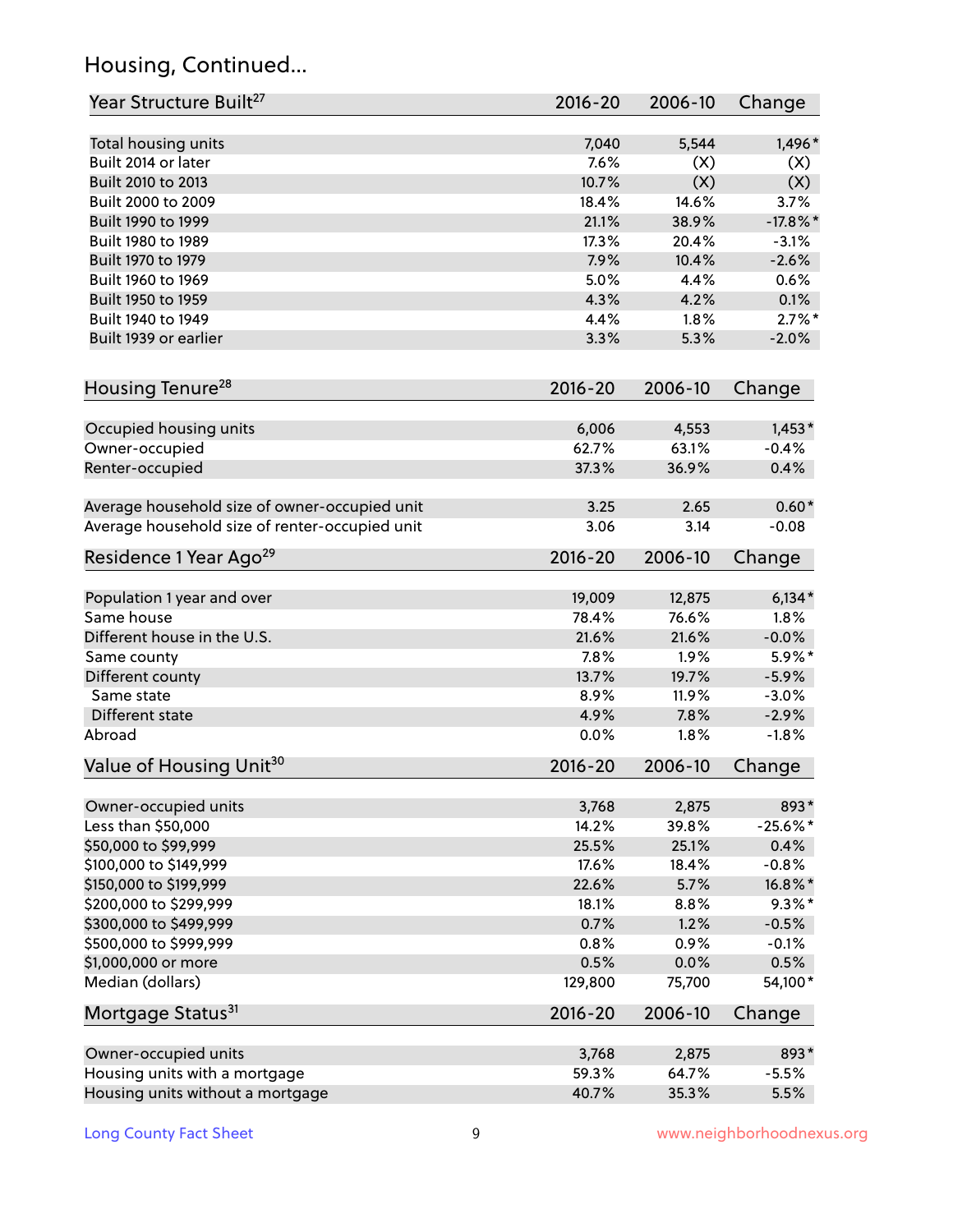# Housing, Continued...

| Selected Monthly Owner Costs <sup>32</sup>                                            | 2016-20     | 2006-10   | Change      |
|---------------------------------------------------------------------------------------|-------------|-----------|-------------|
| Housing units with a mortgage                                                         | 2,233       | 1,861     | 372*        |
| Less than \$300                                                                       | 0.0%        | 0.4%      | $-0.4%$     |
| \$300 to \$499                                                                        | 1.3%        | 6.6%      | $-5.3%$     |
| \$500 to \$999                                                                        | 22.6%       | 60.4%     | $-37.8\%$ * |
| \$1,000 to \$1,499                                                                    | 50.1%       | 23.1%     | 27.0%*      |
| \$1,500 to \$1,999                                                                    | 20.1%       | 7.6%      | 12.5%*      |
| \$2,000 to \$2,999                                                                    | 6.0%        | 1.2%      | 4.7%        |
| \$3,000 or more                                                                       | 0.0%        | 0.7%      | $-0.7%$     |
| Median (dollars)                                                                      | 1,290       | 867       | $423*$      |
| Housing units without a mortgage                                                      | 1,535       | 1,014     | 521*        |
| Less than \$150                                                                       | 4.3%        | 20.3%     | $-16.0%$    |
| \$150 to \$249                                                                        | 11.4%       | 38.1%     | $-26.7\%$ * |
| \$250 to \$349                                                                        | 36.6%       | 19.2%     | 17.4%*      |
| \$350 to \$499                                                                        | 32.9%       | 15.0%     | 17.9%*      |
| \$500 to \$699                                                                        | 9.2%        | 7.4%      | $1.8\%$     |
| \$700 or more                                                                         | 5.6%        | 0.0%      | 5.6%        |
| Median (dollars)                                                                      | 345         | 233       | $112*$      |
| Selected Monthly Owner Costs as a Percentage of<br>Household Income <sup>33</sup>     | $2016 - 20$ | 2006-10   | Change      |
| Housing units with a mortgage (excluding units where<br>SMOCAPI cannot be computed)   | 2,233       | 1,861     | 372         |
| Less than 20.0 percent                                                                | 52.9%       | 36.4%     | 16.5%*      |
| 20.0 to 24.9 percent                                                                  | 14.9%       | 19.2%     | $-4.3%$     |
| 25.0 to 29.9 percent                                                                  | 9.4%        | 11.6%     | $-2.2%$     |
| 30.0 to 34.9 percent                                                                  | 10.9%       | 3.8%      | $7.2\%$ *   |
| 35.0 percent or more                                                                  | 11.9%       | 29.0%     | $-17.1\%$ * |
| Not computed                                                                          | $\pmb{0}$   | 0         | 0           |
| Housing unit without a mortgage (excluding units where<br>SMOCAPI cannot be computed) | 1,527       | 1,014     | $513*$      |
| Less than 10.0 percent                                                                | 53.8%       | 59.4%     | $-5.5%$     |
| 10.0 to 14.9 percent                                                                  | 16.8%       | 21.8%     | $-5.0%$     |
| 15.0 to 19.9 percent                                                                  | 2.4%        | 5.0%      | $-2.6%$     |
| 20.0 to 24.9 percent                                                                  | 2.4%        | 1.6%      | 0.8%        |
| 25.0 to 29.9 percent                                                                  | 14.4%       | 6.2%      | $8.2\%$ *   |
| 30.0 to 34.9 percent                                                                  | 0.1%        | 3.4%      | $-3.2%$     |
| 35.0 percent or more                                                                  | 10.0%       | 2.7%      | 7.4%        |
| Not computed                                                                          | $\bf 8$     | $\pmb{0}$ | 8           |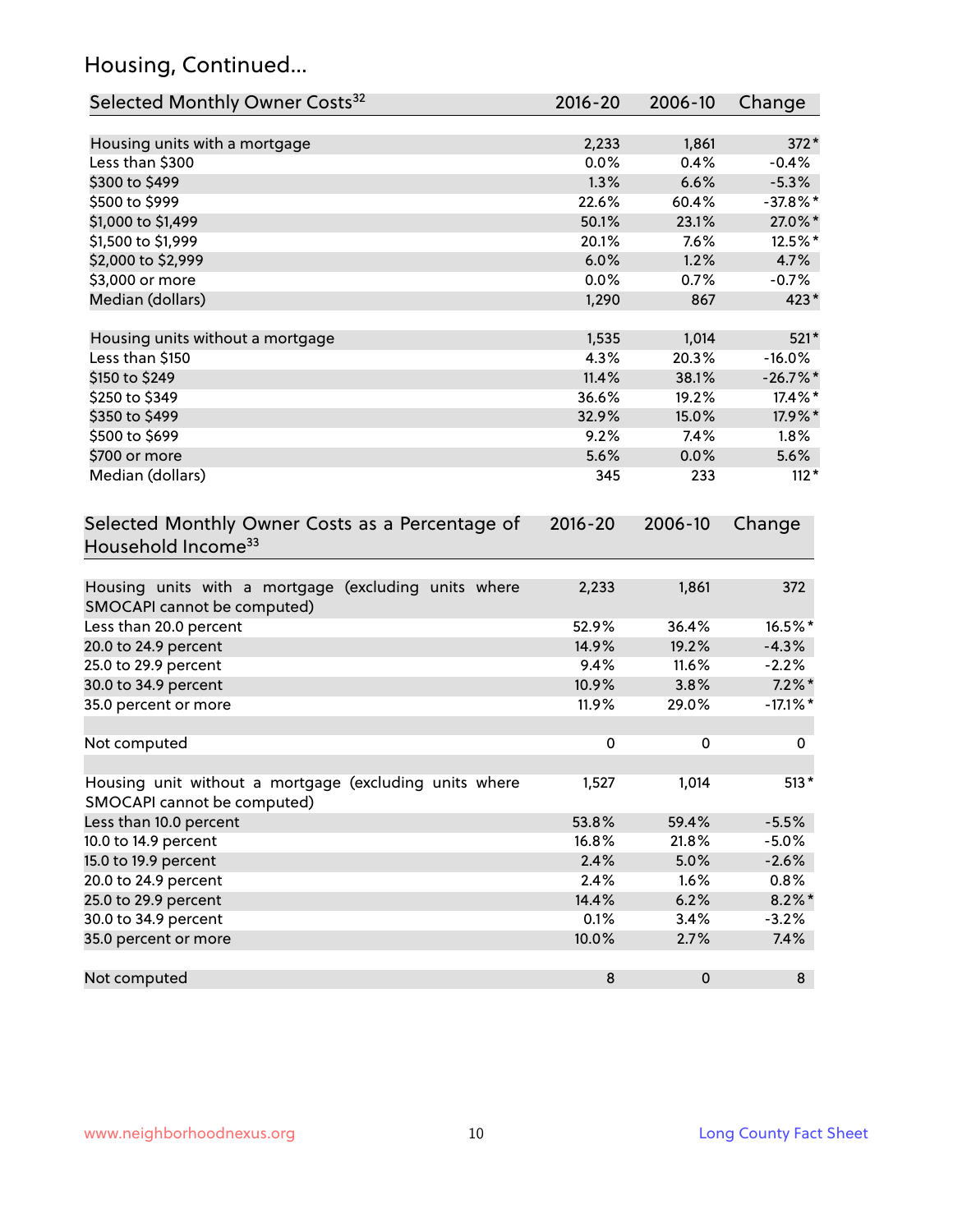# Housing, Continued...

| Gross Rent <sup>34</sup>                                     | $2016 - 20$ | 2006-10 | Change      |
|--------------------------------------------------------------|-------------|---------|-------------|
|                                                              |             |         |             |
| Occupied units paying rent                                   | 2,035       | 1,458   | $577*$      |
| Less than \$200                                              | 1.0%        | 0.3%    | 0.6%        |
| \$200 to \$499                                               | 7.9%        | 25.1%   | $-17.2\%$ * |
| \$500 to \$749                                               | 33.0%       | 50.5%   | $-17.6\%$ * |
| \$750 to \$999                                               | 27.3%       | 20.7%   | 6.6%        |
| \$1,000 to \$1,499                                           | 18.2%       | 3.3%    | 14.9%*      |
| \$1,500 to \$1,999                                           | 12.7%       | 0.0%    | 12.7%       |
| \$2,000 or more                                              | 0.0%        | 0.0%    | $0.0\%$     |
| Median (dollars)                                             | 776         | 604     | $172*$      |
|                                                              |             |         |             |
| No rent paid                                                 | 203         | 220     | $-17$       |
|                                                              |             |         |             |
| Gross Rent as a Percentage of Household Income <sup>35</sup> | $2016 - 20$ | 2006-10 | Change      |
|                                                              |             |         |             |
| Occupied units paying rent (excluding units where GRAPI      | 2,025       | 1,439   | 586*        |
| cannot be computed)                                          |             |         |             |
| Less than 15.0 percent                                       | 7.5%        | 27.4%   | $-19.9%$ *  |
| 15.0 to 19.9 percent                                         | 10.9%       | 13.0%   | $-2.1%$     |
| 20.0 to 24.9 percent                                         | 9.5%        | 13.6%   | $-4.1%$     |
| 25.0 to 29.9 percent                                         | 5.2%        | 14.9%   | $-9.8%$     |
| 30.0 to 34.9 percent                                         | 13.2%       | 4.5%    | $8.7\%$ *   |
| 35.0 percent or more                                         | 53.7%       | 26.5%   | 27.2%*      |
|                                                              |             |         |             |

| Not computed | 212 | つつC | 76 |
|--------------|-----|-----|----|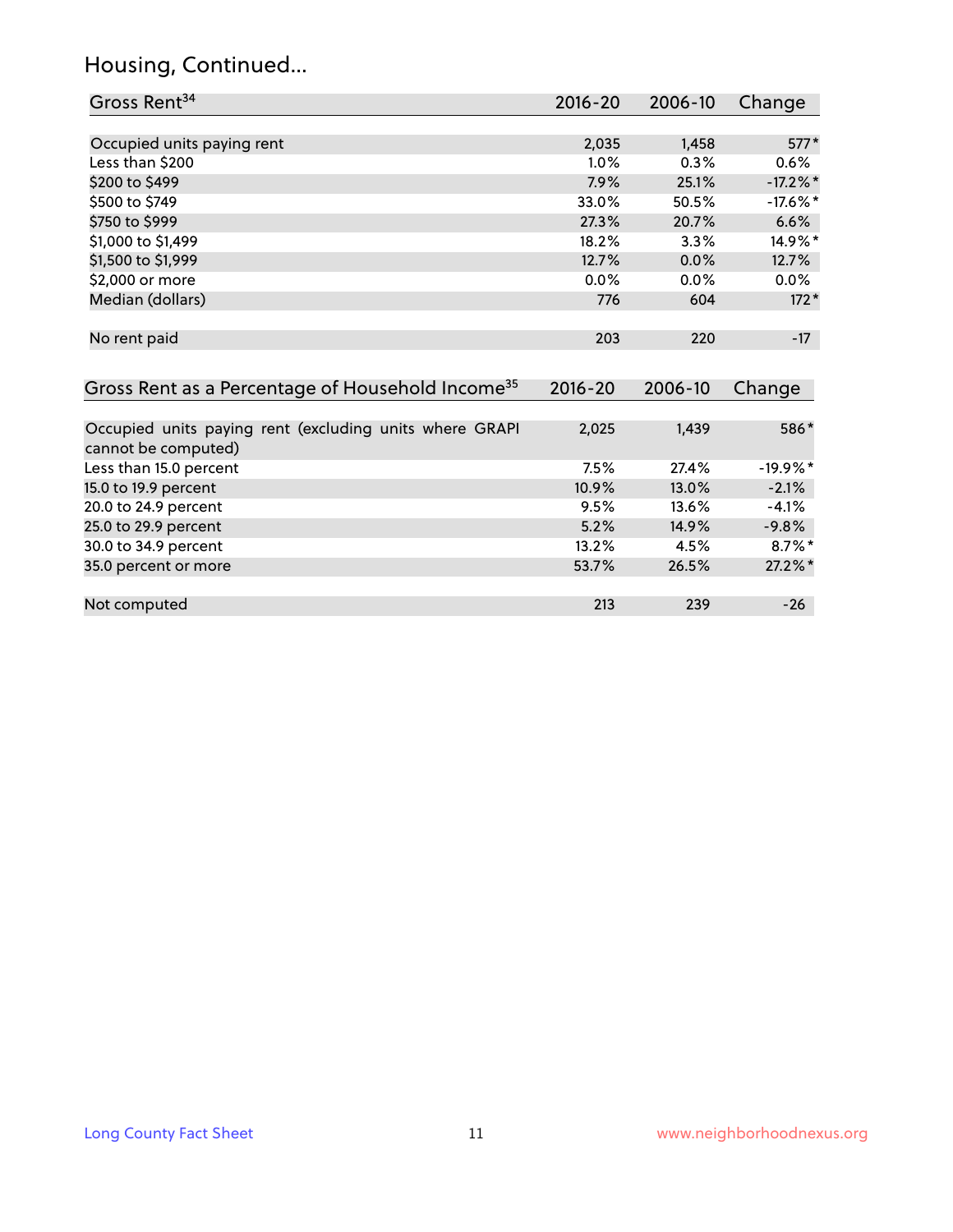# Community Involvement

| Voter Registration and Turnout <sup>36</sup> | 2020  |
|----------------------------------------------|-------|
|                                              |       |
| Active registered voters                     | 9,528 |
| Number voted in Presidential election        | 5.595 |
| Percent voted in Presidential election       | 58.7% |

## Transportation

| Commuting to Work <sup>37</sup>           | 2016-20     | 2006-10 | Change               |
|-------------------------------------------|-------------|---------|----------------------|
|                                           |             |         |                      |
| Workers 16 years and over                 | 7,444       | 5,390   | $2,054*$             |
| Car, truck, or van - drove alone          | 78.7%       | 79.6%   | $-0.9%$              |
| Car, truck, or van - carpooled            | 14.1%       | 16.1%   | $-2.0%$              |
| Public transportation (excluding taxicab) | 0.1%        | $0.0\%$ | 0.1%                 |
| Walked                                    | 0.3%        | 0.4%    | $-0.2%$              |
| Other means                               | 2.1%        | 2.7%    | $-0.5%$              |
| Worked at home                            | 4.7%        | 1.2%    | $3.5\%$ *            |
|                                           |             |         |                      |
| Mean travel time to work (minutes)        | 29.8        | 26.4    | $3.4*$               |
|                                           |             |         |                      |
| Vehicles Available <sup>38</sup>          | $2016 - 20$ | 2006-10 | Change               |
|                                           |             |         |                      |
| Occupied housing units                    | 6,006       | 4,553   | $1,453*$             |
| No vehicles available                     | $7.3\%$     | 4.8%    | 2.5%                 |
| 1 vehicle available                       | 27.8%       | 42.9%   | $-15.1\%$ *          |
| 2 vehicles available                      | 38.0%       | 34.5%   | 3.5%                 |
| 3 or more vehicles available              | 26.9%       | 17.9%   | $9.1\%$ <sup>*</sup> |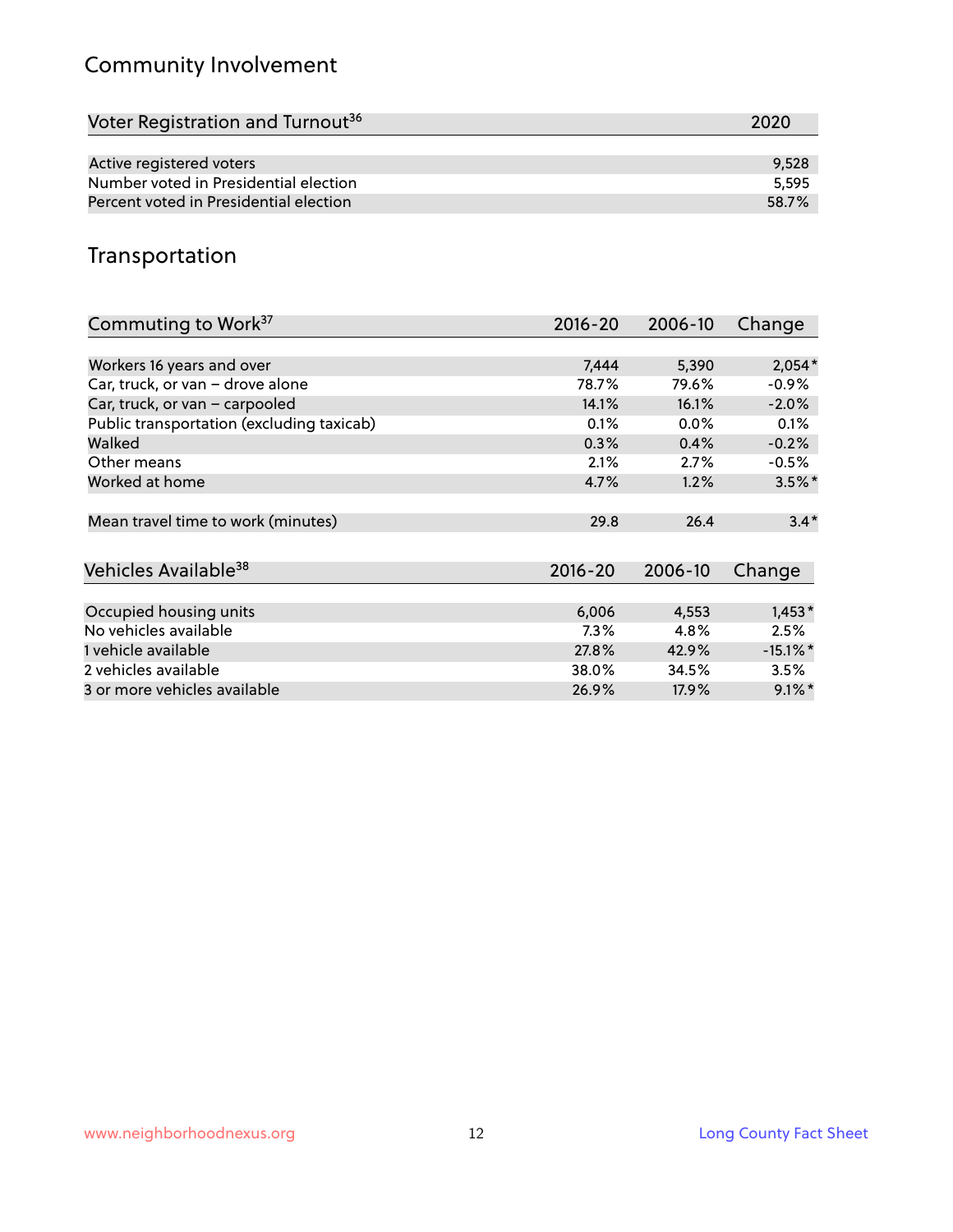#### Health

| Health Insurance coverage <sup>39</sup> | 2016-20 |
|-----------------------------------------|---------|
|-----------------------------------------|---------|

| Civilian Noninstitutionalized Population                | 18,345 |
|---------------------------------------------------------|--------|
| With health insurance coverage                          | 85.0%  |
| With private health insurance coverage                  | 57.7%  |
| With public health coverage                             | 35.9%  |
| No health insurance coverage                            | 15.0%  |
| Civilian Noninstitutionalized Population Under 19 years | 5,765  |
| No health insurance coverage                            | 5.8%   |
| Civilian Noninstitutionalized Population 19 to 64 years | 10,953 |
| In labor force:                                         | 7,268  |
| Employed:                                               | 6,431  |
| With health insurance coverage                          | 76.0%  |
| With private health insurance coverage                  | 58.4%  |
| With public coverage                                    | 10.9%  |
| No health insurance coverage                            | 24.0%  |
| Unemployed:                                             | 837    |
| With health insurance coverage                          | 60.7%  |
| With private health insurance coverage                  | 58.4%  |
| With public coverage                                    | 2.3%   |
| No health insurance coverage                            | 39.3%  |
| Not in labor force:                                     | 3,685  |
| With health insurance coverage                          | 85.3%  |
| With private health insurance coverage                  | 48.9%  |
| With public coverage                                    | 49.3%  |
| No health insurance coverage                            | 14.7%  |

| <b>Health Factors</b> | <b>Most Recent</b> |
|-----------------------|--------------------|
|                       |                    |

| Premature Death (YPLL before age 75 per 100,000 population, age-adjusted) <sup>40</sup> | 6,925.9 |
|-----------------------------------------------------------------------------------------|---------|
| Average number of Physically Unhealthy Days <sup>41</sup>                               | 4.9     |
| Average number of Mentally Unhealthy Days <sup>42</sup>                                 | 5.5     |
| Low Birthweight Births <sup>43</sup>                                                    | 9.2%    |
| Diabetes Prevalence <sup>44</sup>                                                       | 13.4%   |
| HIV Prevalence (per 100,000 population) <sup>45</sup>                                   | 114.6   |
| Rate, Deduplicated ER Visits for Asthma, Ages 0-17 <sup>46</sup>                        | 600.4   |